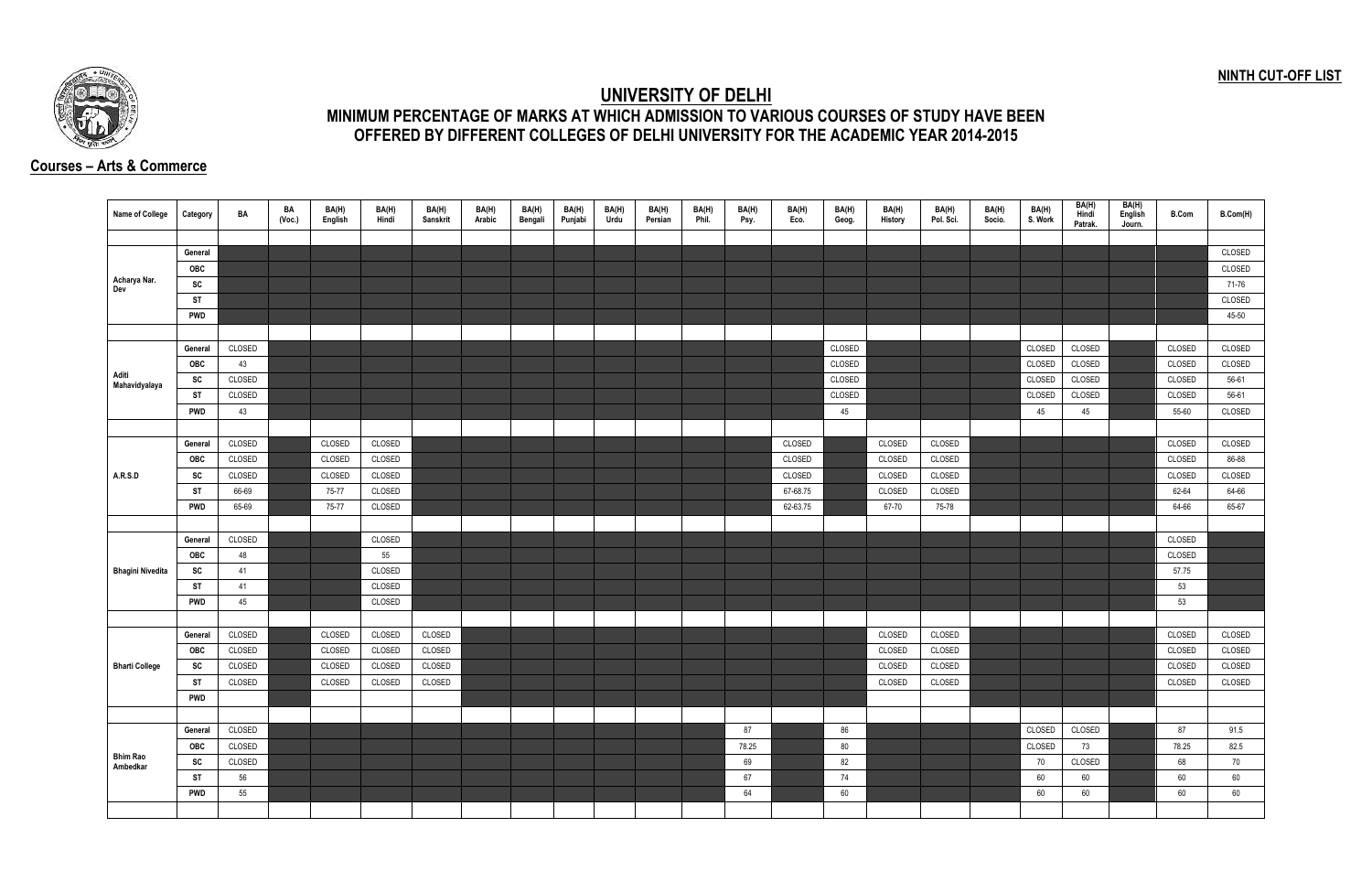| <b>Name of College</b> | Category         | BA        | BA<br>(Vec.) | BA(H)<br>English   | BA(H)<br>Hindi | BA(H)<br>Sanskrit  | BA(H)<br>Arabic | BA(H)<br>Bengali | BA(H)<br>Punjabi | BA(H)<br>Urdu | BA(H)<br>Persian | BA(H)<br>Phil. | BA(H)<br>Psy. | BA(H)<br>Eco.                                  | BA(H)<br>Geog. | BA(H)<br>History | BA(H)<br>Pol. Sci. | BA(H)<br>Socio. | BA(H)<br>S. Work | BA(H)<br>Hindi<br>Patrak. | BA(H)<br>English<br>Journ. | <b>B.Com</b> | B.Com(H)           |
|------------------------|------------------|-----------|--------------|--------------------|----------------|--------------------|-----------------|------------------|------------------|---------------|------------------|----------------|---------------|------------------------------------------------|----------------|------------------|--------------------|-----------------|------------------|---------------------------|----------------------------|--------------|--------------------|
|                        |                  |           |              |                    |                |                    |                 |                  |                  |               |                  |                |               |                                                |                |                  |                    |                 |                  |                           |                            |              |                    |
|                        | General          |           |              |                    |                |                    |                 |                  |                  |               |                  |                |               | CLOSED                                         |                | CLOSED           |                    |                 |                  |                           |                            |              | CLOSED             |
| College of Voc.        | OBC              |           |              |                    |                |                    |                 |                  |                  |               |                  |                |               | CLOSED                                         |                | CLOSED           |                    |                 |                  |                           |                            |              | 86.75-89.75        |
| <b>Studies</b>         | SC               |           |              |                    |                |                    |                 |                  |                  |               |                  |                |               | 76.75-78.75                                    |                | CLOSED           |                    |                 |                  |                           |                            |              | 81-84              |
|                        | ST               |           |              |                    |                |                    |                 |                  |                  |               |                  |                |               | 73-75                                          |                | CLOSED           |                    |                 |                  |                           |                            |              | 77-80              |
|                        | <b>PWD</b>       |           |              |                    |                |                    |                 |                  |                  |               |                  |                |               | 71-73                                          |                | 59               |                    |                 |                  |                           |                            |              | 72-75              |
|                        |                  |           |              |                    |                |                    |                 |                  |                  |               |                  |                |               |                                                |                |                  |                    |                 |                  |                           |                            |              |                    |
|                        | General          | CLOSED    |              | 89.5-95.5          | CLOSED         | CLOSED             |                 |                  |                  |               |                  | CLOSED         | CLOSED        | CLOSED                                         |                | CLOSED           | CLOSED             |                 |                  |                           |                            | CLOSED       | CLOSED             |
|                        | <b>OBC</b>       | CLOSED    |              | 84.5-90.5          | CLOSED         | CLOSED             |                 |                  |                  |               |                  | 69.5           | CLOSED        | CLOSED                                         |                | CLOSED           | 83                 |                 |                  |                           |                            | CLOSED       | CLOSED             |
| Daulat Ram             | SC               | CLOSED    |              | 83                 | CLOSED         | CLOSED             |                 |                  |                  |               |                  | 70             | CLOSED        | CLOSED                                         |                | CLOSED           | CLOSED             |                 |                  |                           |                            | CLOSED       | CLOSED             |
|                        | <b>ST</b>        | CLOSED    |              | CLOSED             | 50             | CLOSED             |                 |                  |                  |               |                  | CLOSED         | CLOSED        | CLOSED                                         |                | CLOSED           | CLOSED             |                 |                  |                           |                            | CLOSED       | 78.5               |
|                        | <b>PWD</b>       | CLOSED    |              | 65                 | CLOSED         | 45                 |                 |                  |                  |               |                  | 60             | 60            | 40                                             |                | CLOSED           | CLOSED             |                 |                  |                           |                            | CLOSED       | 72                 |
|                        |                  |           |              |                    |                |                    |                 |                  |                  |               |                  |                |               |                                                |                |                  |                    |                 |                  |                           |                            |              |                    |
|                        | General          | CLOSED    |              | CLOSED             |                |                    |                 |                  |                  |               |                  |                |               |                                                |                |                  |                    |                 |                  |                           |                            |              | CLOSED             |
| Deen Dayal             | <b>OBC</b>       | 74        |              | CLOSED             |                |                    |                 |                  |                  |               |                  |                |               |                                                |                |                  |                    |                 |                  |                           |                            |              | CLOSED             |
| Upadhayaya             | SC               | CLOSED    |              | CLOSED             |                |                    |                 |                  |                  |               |                  |                |               |                                                |                |                  |                    |                 |                  |                           |                            |              | CLOSED             |
|                        | <b>ST</b>        | CLOSED    |              | CLOSED             |                |                    |                 |                  |                  |               |                  |                |               |                                                |                |                  |                    |                 |                  |                           |                            |              | CLOSED             |
|                        | <b>PWD</b>       | CLOSED    |              | 40                 |                |                    |                 |                  |                  |               |                  |                |               |                                                |                |                  |                    |                 |                  |                           |                            |              | 40                 |
|                        |                  |           |              |                    |                |                    |                 |                  |                  |               |                  |                |               |                                                |                |                  |                    |                 |                  |                           |                            |              |                    |
|                        |                  |           |              |                    |                |                    |                 |                  |                  |               |                  |                |               |                                                |                |                  |                    |                 |                  |                           |                            |              |                    |
|                        | General          | CLOSED    |              | CLOSED             |                |                    |                 |                  |                  |               |                  |                |               | CLOSED                                         |                | CLOSED           | CLOSED             |                 |                  |                           | CLOSED                     | CLOSED       | CLOSED             |
| Delhi Coll. of         | <b>OBC</b>       | 80.75     |              | 83.25              |                |                    |                 |                  |                  |               |                  |                |               | CLOSED                                         |                | CLOSED           | CLOSED             |                 |                  |                           | CLOSED                     | 88.25-90.25  | 90.25-91.75        |
| Arts & Com.            | SC               | CLOSED    |              | 77                 |                |                    |                 |                  |                  |               |                  |                |               | 78                                             |                | 74-75            | CLOSED             |                 |                  |                           | 86-88                      | 75-77        | 77-79              |
|                        | <b>ST</b>        | 70.5-76.5 |              | 75                 |                |                    |                 |                  |                  |               |                  |                |               | 77                                             |                | 74-75            | CLOSED             |                 |                  |                           | 85-87                      | 73-75        | 75-77              |
|                        | <b>PWD</b>       | 70.5-76.5 |              | 75                 |                |                    |                 |                  |                  |               |                  |                |               | 77                                             |                | 74-75            | 74-76              |                 |                  |                           | 85-87                      | 73-75        | 75-77              |
|                        |                  |           |              |                    |                |                    |                 |                  |                  |               |                  |                |               |                                                |                |                  |                    |                 |                  |                           |                            |              |                    |
|                        | General          | CLOSED    |              | CLOSED             | CLOSED         | CLOSED             |                 |                  |                  |               |                  |                |               | CLOSED                                         |                | CLOSED           | CLOSED             |                 |                  |                           |                            |              | CLOSED             |
|                        | <b>OBC</b>       | CLOSED    |              | CLOSED             | CLOSED         | CLOSED             |                 |                  |                  |               |                  |                |               | CLOSED                                         |                | CLOSED           | CLOSED             |                 |                  |                           |                            |              | CLOSED             |
| Deshbandhu             | SC               | CLOSED    |              | CLOSED             | CLOSED         | CLOSED             |                 |                  |                  |               |                  |                |               | CLOSED                                         |                | CLOSED           | CLOSED             |                 |                  |                           |                            |              | CLOSED             |
|                        | <b>ST</b>        | CLOSED    |              | Contact<br>College | CLOSED         | Contact<br>College |                 |                  |                  |               |                  |                |               | Contact<br>College                             |                | CLOSED           | CLOSED             |                 |                  |                           |                            |              | Contact<br>College |
|                        | <b>PWD</b>       | Contact   |              | Contact            | CLOSED         | CLOSED             |                 |                  |                  |               |                  |                |               | Contact                                        |                | Contact          | Contact            |                 |                  |                           |                            |              | Contact            |
|                        |                  | College   |              | College            |                |                    |                 |                  |                  |               |                  |                |               | College                                        |                | College          | College            |                 |                  |                           |                            |              | College            |
|                        | General          |           |              |                    |                |                    |                 |                  |                  |               |                  |                |               |                                                |                |                  |                    |                 |                  |                           |                            |              |                    |
|                        | OBC              |           |              |                    |                |                    |                 |                  |                  |               |                  |                |               |                                                |                |                  |                    |                 |                  |                           |                            |              |                    |
| Ramanujan              | SC               |           |              |                    |                |                    |                 |                  |                  |               |                  |                |               | - INFORMATION NOT RECEIVED – CONTACT COLLEGE — |                |                  |                    |                 |                  |                           |                            |              |                    |
|                        |                  |           |              |                    |                |                    |                 |                  |                  |               |                  |                |               |                                                |                |                  |                    |                 |                  |                           |                            |              |                    |
|                        | ST<br><b>PWD</b> |           |              |                    |                |                    |                 |                  |                  |               |                  |                |               |                                                |                |                  |                    |                 |                  |                           |                            |              |                    |
|                        |                  |           |              |                    |                |                    |                 |                  |                  |               |                  |                |               |                                                |                |                  |                    |                 |                  |                           |                            |              |                    |
|                        |                  | CLOSED    |              |                    |                |                    |                 |                  |                  |               |                  |                |               |                                                |                |                  |                    |                 |                  |                           |                            |              |                    |
|                        | General          | CLOSED    |              | CLOSED             | CLOSED         |                    |                 |                  |                  |               |                  |                |               | CLOSED                                         | CLOSED         | CLOSED           | CLOSED             |                 |                  |                           |                            | CLOSED       | CLOSED             |
|                        | <b>OBC</b>       |           |              | CLOSED             | CLOSED         |                    |                 |                  |                  |               |                  |                |               | 83                                             | CLOSED         | CLOSED           | CLOSED             |                 |                  |                           |                            | 82           | 83.75              |
| <b>Dyal Singh</b>      | SC               | CLOSED    |              | CLOSED             | CLOSED         |                    |                 |                  |                  |               |                  |                |               | CLOSED                                         | CLOSED         | CLOSED           | CLOSED             |                 |                  |                           |                            | CLOSED       | CLOSED             |
|                        | <b>ST</b>        | CLOSED    |              | CLOSED             | CLOSED         |                    |                 |                  |                  |               |                  |                |               | 69.5                                           | CLOSED         | CLOSED           | CLOSED             |                 |                  |                           |                            | 59           | 55                 |
|                        | <b>PWD</b>       | CLOSED    |              | CLOSED             | CLOSED         |                    |                 |                  |                  |               |                  |                |               | CLOSED                                         | CLOSED         | CLOSED           | CLOSED             |                 |                  |                           |                            | 50           | 50                 |
|                        |                  |           |              |                    |                |                    |                 |                  |                  |               |                  |                |               |                                                |                |                  |                    |                 |                  |                           |                            |              |                    |
|                        |                  |           |              |                    |                |                    |                 |                  |                  |               |                  |                |               |                                                |                |                  |                    |                 |                  |                           |                            |              |                    |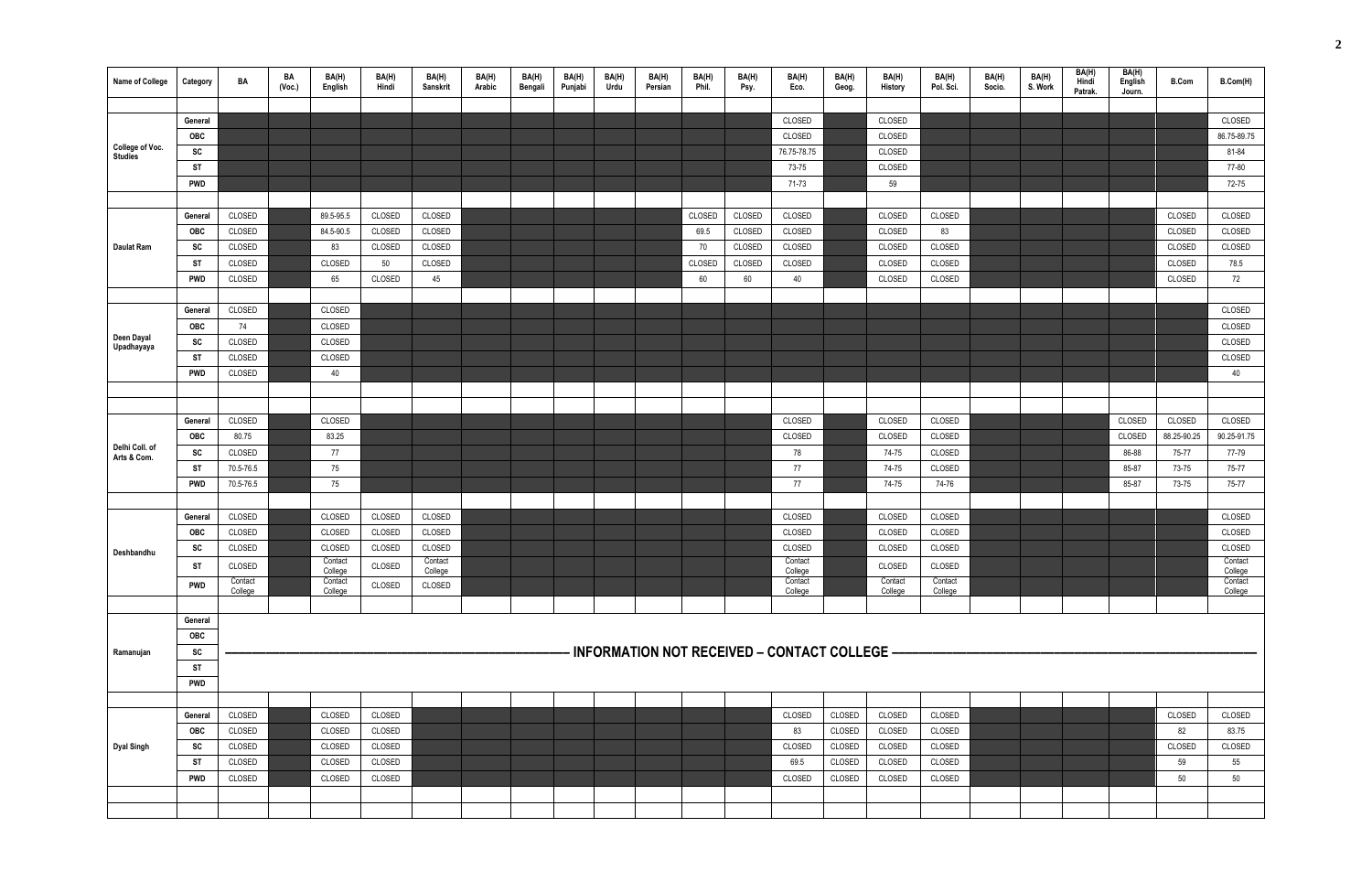| Name of College   | Category         | BA               | BA<br>(Vec.) | BA(H)<br><b>English</b> | BA(H)<br>Hindi | BA(H)<br><b>Sanskrit</b> | BA(H)<br>Arabic | BA(H)<br>Bengali | BA(H)<br>Punjabi | BA(H)<br>Urdu | BA(H)<br>Persian | BA(H)<br>Phil. | BA(H)<br>Psy. | BA(H)<br>Eco.                                  | BA(H)<br>Geog. | BA(H)<br>History | BA(H)<br>Pol. Sci. | BA(H)<br>Socio. | BA(H)<br>S. Work           | BA(H)<br>Hindi<br>Patrak. | BA(H)<br>English<br>Journ.            | <b>B.Com</b>     | B.Com(H)         |
|-------------------|------------------|------------------|--------------|-------------------------|----------------|--------------------------|-----------------|------------------|------------------|---------------|------------------|----------------|---------------|------------------------------------------------|----------------|------------------|--------------------|-----------------|----------------------------|---------------------------|---------------------------------------|------------------|------------------|
|                   |                  |                  |              |                         |                |                          |                 |                  |                  |               |                  |                |               |                                                |                |                  |                    |                 |                            |                           |                                       |                  |                  |
|                   | General          | CLOSED           | CLOSED       | CLOSED                  |                |                          |                 |                  |                  |               |                  |                |               |                                                |                |                  | CLOSED             |                 |                            |                           |                                       | CLOSED           | CLOSED           |
|                   | <b>OBC</b>       | CLOSED           | 68.5         | CLOSED                  |                |                          |                 |                  |                  |               |                  |                |               |                                                |                |                  | CLOSED             |                 |                            |                           |                                       | CLOSED           | CLOSED           |
| Dyal Singh (Eve.) | SC               | CLOSED<br>CLOSED | 59-60        | CLOSED                  |                |                          |                 |                  |                  |               |                  |                |               |                                                |                |                  | CLOSED             |                 |                            |                           |                                       | CLOSED           | CLOSED           |
|                   | ST<br><b>PWD</b> | CLOSED           | 59-60<br>45  | 68<br>45                |                |                          |                 |                  |                  |               |                  |                |               |                                                |                |                  | CLOSED<br>CLOSED   |                 |                            |                           |                                       | CLOSED<br>CLOSED | CLOSED<br>CLOSED |
|                   |                  |                  |              |                         |                |                          |                 |                  |                  |               |                  |                |               |                                                |                |                  |                    |                 |                            |                           |                                       |                  |                  |
|                   | General          |                  |              |                         |                |                          |                 |                  |                  |               |                  |                |               |                                                |                |                  |                    |                 |                            |                           |                                       |                  |                  |
|                   | OBC              |                  |              |                         |                |                          |                 |                  |                  |               |                  |                |               |                                                |                |                  |                    |                 |                            |                           |                                       |                  |                  |
| Gargi             | SC               |                  |              |                         |                |                          |                 |                  |                  |               |                  |                |               | · INFORMATION NOT RECEIVED – CONTACT COLLEGE – |                |                  |                    |                 |                            |                           |                                       |                  |                  |
|                   | ST               |                  |              |                         |                |                          |                 |                  |                  |               |                  |                |               |                                                |                |                  |                    |                 |                            |                           |                                       |                  |                  |
|                   | <b>PWD</b>       |                  |              |                         |                |                          |                 |                  |                  |               |                  |                |               |                                                |                |                  |                    |                 |                            |                           |                                       |                  |                  |
|                   |                  |                  |              |                         |                |                          |                 |                  |                  |               |                  |                |               |                                                |                |                  |                    |                 |                            |                           |                                       |                  |                  |
|                   | General          | CLOSED           |              | 94.25-95.75             | CLOSED         | CLOSED                   |                 |                  |                  |               |                  |                |               | CLOSED                                         |                | CLOSED           |                    |                 |                            |                           |                                       |                  | CLOSED           |
|                   | <b>OBC</b>       | CLOSED           |              | 90-92                   | 72-77          | 58-63                    |                 |                  |                  |               |                  |                |               | CLOSED                                         |                | 89-91            |                    |                 |                            |                           |                                       |                  | CLOSED           |
| Hans Raj          | SC               | 85               |              | CLOSED                  | 74.5-79.5      | CLOSED                   |                 |                  |                  |               |                  |                |               | 88.25-89.25                                    |                | 82-84            |                    |                 |                            |                           |                                       |                  | 87.75-89.75      |
|                   | <b>ST</b>        | 85               |              | CLOSED                  | 70-75          | 48-53                    |                 |                  |                  |               |                  |                |               | 80-81                                          |                | CLOSED           |                    |                 |                            |                           |                                       |                  | CLOSED           |
|                   | <b>PWD</b>       | 88               |              | CLOSED                  | CLOSED         | 48-53                    |                 |                  |                  |               |                  |                |               | 85-86                                          |                | CLOSED           |                    |                 |                            |                           |                                       |                  | 84-91            |
|                   |                  |                  |              |                         |                |                          |                 |                  |                  |               |                  |                |               |                                                |                |                  |                    |                 |                            |                           |                                       |                  |                  |
|                   | General          | CLOSED           |              | CLOSED                  | CLOSED         | CLOSED                   |                 |                  |                  |               |                  | <b>CLOSED</b>  |               | CLOSED                                         |                | CLOSED           | CLOSED             | CLOSED          |                            |                           |                                       |                  | CLOSED           |
|                   | <b>OBC</b>       | CLOSED           |              | CLOSED                  | CLOSED         | CLOSED                   |                 |                  |                  |               |                  | CLOSED         |               | CLOSED                                         |                | CLOSED           | CLOSED             | CLOSED          |                            |                           |                                       |                  | CLOSED           |
| Hindu             | SC               | CLOSED           |              | CLOSED                  | CLOSED         | CLOSED                   |                 |                  |                  |               |                  | CLOSED         |               | CLOSED                                         |                | CLOSED           | CLOSED             | CLOSED          |                            |                           |                                       |                  | CLOSED           |
|                   | <b>ST</b>        | CLOSED           |              | CLOSED                  | CLOSED         | CLOSED                   |                 |                  |                  |               |                  | CLOSED         |               | CLOSED                                         |                | CLOSED           | CLOSED             | CLOSED          |                            |                           |                                       |                  | CLOSED           |
|                   | <b>PWD</b>       | CLOSED           |              | CLOSED                  | CLOSED         | CLOSED                   |                 |                  |                  |               |                  | <b>CLOSED</b>  |               | CLOSED                                         |                | CLOSED           | CLOSED             | CLOSED          |                            |                           |                                       |                  | CLOSED           |
|                   |                  |                  |              |                         |                |                          |                 |                  |                  |               |                  |                |               |                                                |                |                  |                    |                 |                            |                           |                                       |                  |                  |
|                   | General          | CLOSED           |              | <b>CLOSED</b>           | CLOSED         | CLOSED                   |                 |                  |                  |               |                  | CLOSED         | CLOSED        | CLOSED                                         |                | CLOSED           | CLOSED             |                 |                            |                           | BA(H) Mass Media & Mass Communication |                  | CLOSED           |
|                   | <b>OBC</b>       | CLOSED           |              | CLOSED                  | CLOSED         | 40.5                     |                 |                  |                  |               |                  | CLOSED         | 82            | CLOSED                                         |                | 79.5-82          | 81.5               |                 | General<br><b>OBC</b><br>÷ | CLOSED<br>77.5            |                                       |                  | CLOSED           |
| I.P. College      | <b>SC</b>        | CLOSED           |              | CLOSED                  | CLOSED         | CLOSED                   |                 |                  |                  |               |                  | CLOSED         | 82            | CLOSED                                         |                | 79               | 78.5               |                 | <b>SC</b>                  | CLOSED                    |                                       |                  | 77.5             |
|                   | ST               | CLOSED           |              | CLOSED                  | 45             | 35                       |                 |                  |                  |               |                  | CLOSED         | 81            | CLOSED                                         |                | CLOSED           | 81                 | ST              | PwD                        | 71<br>CLOSED              |                                       |                  | 68               |
|                   | <b>PWD</b>       | CLOSED           |              | CLOSED                  | CLOSED         | CLOSED                   |                 |                  |                  |               |                  | 57             | 68            | 62                                             |                | 79               | 62                 |                 |                            |                           |                                       |                  | 68               |
|                   |                  |                  |              |                         |                |                          |                 |                  |                  |               |                  |                |               |                                                |                |                  |                    |                 |                            |                           |                                       |                  |                  |
|                   | General          | CLOSED           |              | CLOSED                  | CLOSED         | CLOSED                   |                 |                  |                  |               |                  | CLOSED         |               | CLOSED                                         |                | CLOSED           | CLOSED             | CLOSED          |                            |                           |                                       | 89.5             | 93.5             |
|                   | OBC              | CLOSED           |              | CLOSED                  | CLOSED         | 44                       |                 |                  |                  |               |                  | 76             |               | 79.5                                           |                | CLOSED           | CLOSED             | CLOSED          |                            |                           |                                       | CLOSED           | CLOSED           |
| Janki Devi        | SC               | CLOSED           |              | CLOSED                  | CLOSED         | CLOSED                   |                 |                  |                  |               |                  | 69             |               | 74                                             |                | CLOSED           | CLOSED             | 72              |                            |                           |                                       | CLOSED           | CLOSED           |
| Memorial          | ST               | 60-68            |              | 68                      | CLOSED         | 44                       |                 |                  |                  |               |                  | 69             |               | 74                                             |                | CLOSED           | 60-64              | CLOSED          |                            |                           |                                       | 57               | 58               |
|                   | <b>PWD</b>       | 64-69            |              | 68                      | CLOSED         | 44                       |                 |                  |                  |               |                  | 69             |               | 74                                             |                | 65-70            | 60-64              | 69              |                            |                           |                                       | 57               | 58               |
|                   |                  |                  |              |                         |                |                          |                 |                  |                  |               |                  |                |               |                                                |                |                  |                    |                 |                            |                           |                                       |                  |                  |
|                   | General          | CLOSED           |              | CLOSED                  | CLOSED         | CLOSED                   |                 |                  |                  |               |                  |                |               | 92.5                                           |                | CLOSED           | CLOSED             |                 |                            |                           | CLOSED                                | CLOSED           | 93               |
|                   | OBC              | CLOSED           |              | CLOSED                  | CLOSED         | 40.5                     |                 |                  |                  |               |                  |                |               | 83                                             |                | CLOSED           | CLOSED             |                 |                            |                           | 77                                    | CLOSED           | 82.5             |
| Kalindi           | SC               | CLOSED           |              | CLOSED                  | CLOSED         | CLOSED                   |                 |                  |                  |               |                  |                |               | 61                                             |                | CLOSED           | CLOSED             |                 |                            |                           | 75                                    | 70.25            | 76.5             |
|                   | ST               | 58               |              | 72                      | 50             | 40.5                     |                 |                  |                  |               |                  |                |               | 57                                             |                | 60-65            | 64-69              |                 |                            |                           | 73                                    | 66               | 75.5             |
|                   | <b>PWD</b>       | 58               |              | 71                      | CLOSED         | 40.5                     |                 |                  |                  |               |                  |                |               | 57                                             |                | 60.5-65.5        | 57-62              |                 |                            |                           | 74                                    | 70.5             | 74.5             |
|                   |                  |                  |              |                         |                |                          |                 |                  |                  |               |                  |                |               |                                                |                |                  |                    |                 |                            |                           |                                       |                  |                  |
|                   |                  |                  |              |                         |                |                          |                 |                  |                  |               |                  |                |               |                                                |                |                  |                    |                 |                            |                           |                                       |                  |                  |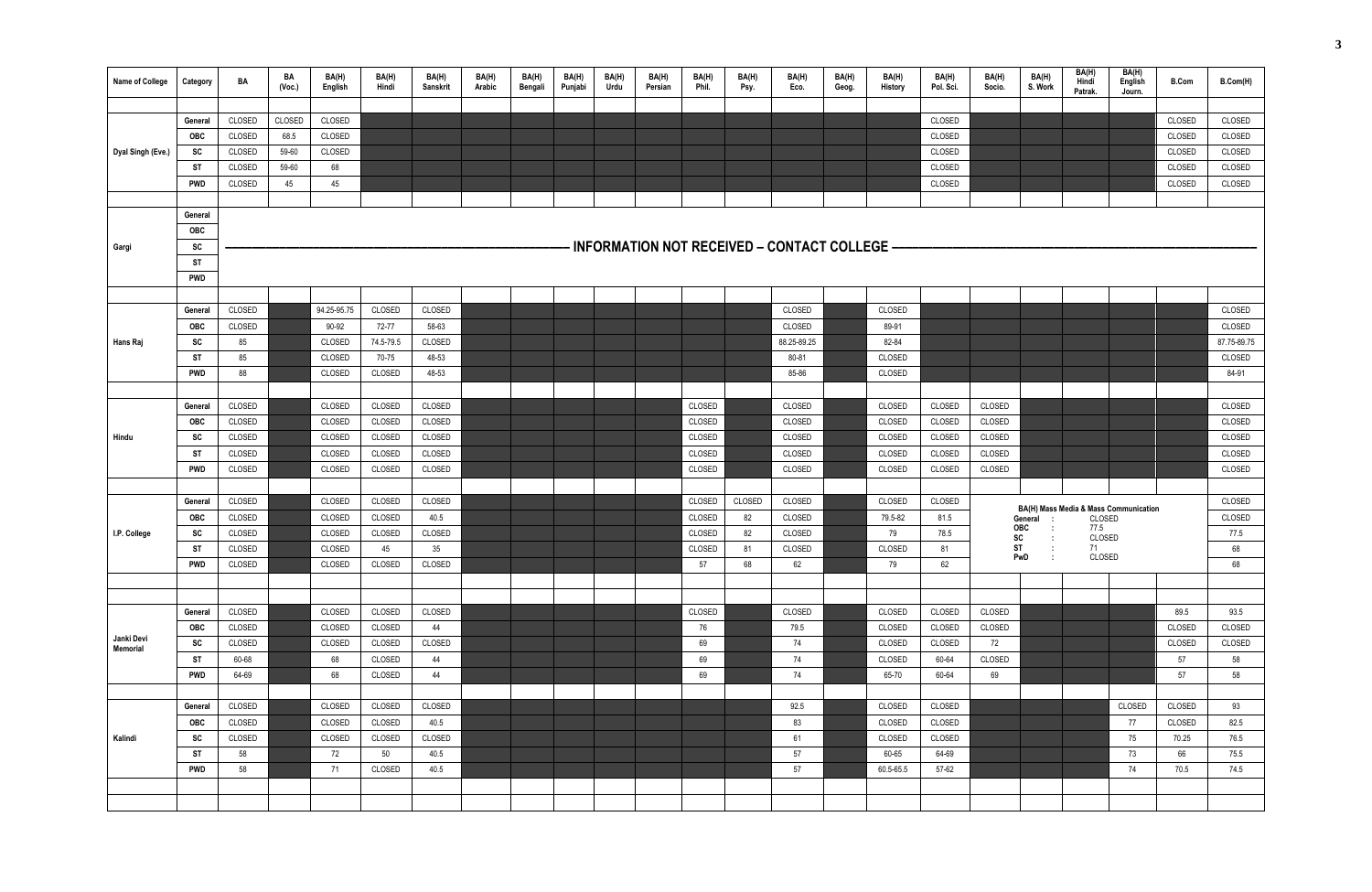| Name of College         | Category              | BA                 | BA<br>(Voc.) | BA(H)<br>English   | BA(H)<br>Hindi     | BA(H)<br><b>Sanskrit</b> | BA(H)<br>Arabic | BA(H)<br>Bengali | BA(H)<br>Punjabi | BA(H)<br>Urdu    | BA(H)<br>Persian | BA(H)<br>Phil.     | BA(H)<br>Psy. | BA(H)<br>Eco.                                  | BA(H)<br>Geog.   | BA(H)<br><b>History</b> | BA(H)<br>Pol. Sci. | BA(H)<br>Socio. | BA(H)<br>S. Work | BA(H)<br>Hindi<br>Patrak. | BA(H)<br>English<br>Journ. | <b>B.Com</b>       | B.Com(H)           |
|-------------------------|-----------------------|--------------------|--------------|--------------------|--------------------|--------------------------|-----------------|------------------|------------------|------------------|------------------|--------------------|---------------|------------------------------------------------|------------------|-------------------------|--------------------|-----------------|------------------|---------------------------|----------------------------|--------------------|--------------------|
|                         |                       |                    |              |                    |                    |                          |                 |                  |                  |                  |                  |                    |               |                                                |                  |                         |                    |                 |                  |                           |                            |                    |                    |
|                         | General               |                    |              |                    |                    |                          |                 |                  |                  |                  |                  |                    |               |                                                |                  |                         |                    |                 |                  |                           |                            |                    |                    |
|                         | <b>OBC</b>            |                    |              |                    |                    |                          |                 |                  |                  |                  |                  |                    |               | ⋅ INFORMATION NOT RECEIVED – CONTACT COLLEGE – |                  |                         |                    |                 |                  |                           |                            |                    |                    |
| Kamala Nehru            | SC<br><b>ST</b>       |                    |              |                    |                    |                          |                 |                  |                  |                  |                  |                    |               |                                                |                  |                         |                    |                 |                  |                           |                            |                    |                    |
|                         | <b>PWD</b>            |                    |              |                    |                    |                          |                 |                  |                  |                  |                  |                    |               |                                                |                  |                         |                    |                 |                  |                           |                            |                    |                    |
|                         |                       |                    |              |                    |                    |                          |                 |                  |                  |                  |                  |                    |               |                                                |                  |                         |                    |                 |                  |                           |                            |                    |                    |
|                         | General               |                    |              |                    |                    |                          |                 |                  |                  |                  |                  |                    | CLOSED        |                                                |                  |                         |                    |                 |                  |                           |                            |                    | <b>CLOSED</b>      |
|                         | <b>OBC</b>            |                    |              |                    |                    |                          |                 |                  |                  |                  |                  |                    | CLOSED        |                                                |                  |                         |                    |                 |                  |                           |                            |                    | 82-87              |
| Keshav<br>Mahavidyalaya | SC                    |                    |              |                    |                    |                          |                 |                  |                  |                  |                  |                    | CLOSED        |                                                |                  |                         |                    |                 |                  |                           |                            |                    | <b>CLOSED</b>      |
|                         | ST                    |                    |              |                    |                    |                          |                 |                  |                  |                  |                  |                    | CLOSED        |                                                |                  |                         |                    |                 |                  |                           |                            |                    | CLOSED             |
|                         | <b>PWD</b>            |                    |              |                    |                    |                          |                 |                  |                  |                  |                  |                    | CLOSED        |                                                |                  |                         |                    |                 |                  |                           |                            |                    | CLOSED             |
|                         |                       | CLOSED             |              | <b>CLOSED</b>      |                    | CLOSED                   |                 |                  |                  |                  |                  |                    |               |                                                |                  | <b>CLOSED</b>           |                    |                 |                  |                           |                            |                    | CLOSED             |
|                         | General<br><b>OBC</b> | CLOSED             |              | CLOSED             | CLOSED<br>CLOSED   | CLOSED                   |                 | CLOSED<br>CLOSED |                  | CLOSED<br>CLOSED |                  |                    |               | CLOSED<br>CLOSED                               | CLOSED<br>CLOSED | CLOSED                  | CLOSED<br>CLOSED   |                 |                  |                           |                            | CLOSED<br>CLOSED   | CLOSED             |
| Kirori Mal              | <b>SC</b>             | CLOSED             |              | CLOSED             | CLOSED             | CLOSED                   |                 | CLOSED           |                  | 40-50            |                  |                    |               | 89.5-89.75                                     | CLOSED           | CLOSED                  | CLOSED             |                 |                  |                           |                            | 86-86.5            | 88.75-89.25        |
|                         | <b>ST</b>             | CLOSED             |              | CLOSED             | CLOSED             | 45-50                    |                 | CLOSED           |                  | CLOSED           |                  |                    |               | 86-87                                          | CLOSED           | CLOSED                  | CLOSED             |                 |                  |                           |                            | 74-75              | 75.75-76           |
|                         | <b>PWD</b>            | CLOSED             |              | 81-82              | CLOSED             | CLOSED                   |                 | CLOSED           |                  | CLOSED           |                  |                    |               | 87-87.5                                        | CLOSED           | 83.5-84.5               | CLOSED             |                 |                  |                           |                            | 86-87              | 88-88.25           |
|                         |                       |                    |              |                    |                    |                          |                 |                  |                  |                  |                  |                    |               |                                                |                  |                         |                    |                 |                  |                           |                            |                    |                    |
|                         |                       |                    |              |                    |                    |                          |                 |                  |                  |                  |                  |                    |               |                                                |                  |                         |                    |                 |                  |                           |                            |                    |                    |
|                         | General               | CLOSED             |              | <b>CLOSED</b>      | CLOSED             | CLOSED                   |                 |                  |                  |                  |                  | CLOSED             | CLOSED        | CLOSED                                         |                  | <b>CLOSED</b>           | CLOSED             | CLOSED          |                  |                           | <b>CLOSED</b>              |                    | CLOSED             |
|                         | <b>OBC</b>            | CLOSED             |              | <b>CLOSED</b>      | CLOSED             | CLOSED                   |                 |                  |                  |                  |                  | Contact<br>College | <b>CLOSED</b> | CLOSED                                         |                  | <b>CLOSED</b>           | CLOSED             | CLOSED          |                  |                           | CLOSED                     |                    | <b>CLOSED</b>      |
| Lady Shri Ram           | <b>SC</b>             | CLOSED             |              | CLOSED             | CLOSED             | CLOSED                   |                 |                  |                  |                  |                  | Contact<br>College | CLOSED        | CLOSED                                         |                  | CLOSED                  | CLOSED             | CLOSED          |                  |                           | CLOSED                     |                    | CLOSED             |
|                         | <b>ST</b>             | CLOSED             |              | CLOSED             | CLOSED             | CLOSED                   |                 |                  |                  |                  |                  | CLOSED             | CLOSED        | CLOSED                                         |                  | CLOSED                  | CLOSED             | CLOSED          |                  |                           | CLOSED                     |                    | CLOSED             |
|                         | <b>PWD</b>            | CLOSED             |              | Contact<br>College | Contact<br>College | Contact<br>College       |                 |                  |                  |                  |                  | Contact<br>College | CLOSED        | Contact<br>College                             |                  | Contact<br>College      | CLOSED             | CLOSED          |                  |                           | Contact<br>College         |                    | CLOSED             |
|                         |                       |                    |              |                    |                    |                          |                 |                  |                  |                  |                  |                    |               |                                                |                  |                         |                    |                 |                  |                           |                            |                    |                    |
|                         | General               | CLOSED             |              | CLOSED             | CLOSED             | CLOSED                   |                 |                  |                  |                  |                  | CLOSED             |               | CLOSED                                         |                  | CLOSED                  | CLOSED             |                 |                  |                           |                            | CLOSED             | CLOSED             |
|                         | <b>OBC</b>            | 67                 |              | CLOSED             | 63                 | 45                       |                 |                  |                  |                  |                  | CLOSED             |               | CLOSED                                         |                  | CLOSED                  | CLOSED             |                 |                  |                           |                            | CLOSED             | CLOSED             |
| Lakshmi Bai             | <b>SC</b>             | CLOSED             |              | CLOSED             | CLOSED             | CLOSED                   |                 |                  |                  |                  |                  | CLOSED             |               | CLOSED                                         |                  | CLOSED                  | CLOSED             |                 |                  |                           |                            | CLOSED             | CLOSED             |
|                         | <b>ST</b>             | 60                 |              | CLOSED             | 55                 | 45                       |                 |                  |                  |                  |                  | CLOSED             |               | 44                                             |                  | CLOSED                  | CLOSED             |                 |                  |                           |                            | CLOSED             | CLOSED             |
|                         | <b>PWD</b>            | CLOSED             |              | 74                 | 63                 | 45                       |                 |                  |                  |                  |                  | 53                 |               | 44                                             |                  | 66-67.75                | 70                 |                 |                  |                           |                            | CLOSED             | CLOSED             |
|                         |                       |                    |              |                    |                    |                          |                 |                  |                  |                  |                  |                    |               |                                                |                  |                         |                    |                 |                  |                           |                            |                    |                    |
|                         | General<br>OBC        | CLOSED<br>74.75    |              | CLOSED<br>CLOSED   | CLOSED<br>CLOSED   |                          |                 |                  |                  |                  |                  |                    |               |                                                |                  |                         | CLOSED<br>CLOSED   |                 |                  |                           | CLOSED<br>CLOSED           |                    | CLOSED<br>80.75    |
| Maharaja                | <b>SC</b>             | CLOSED             |              | CLOSED             | CLOSED             |                          |                 |                  |                  |                  |                  |                    |               |                                                |                  |                         | CLOSED             |                 |                  |                           | CLOSED                     |                    | 74.75              |
| Agrasen                 | ST                    | 65                 |              | 71-73              | 62                 |                          |                 |                  |                  |                  |                  |                    |               |                                                |                  |                         | CLOSED             |                 |                  |                           | 71                         |                    | 73                 |
|                         | <b>PWD</b>            | 55                 |              | 71-73              | 61                 |                          |                 |                  |                  |                  |                  |                    |               |                                                |                  |                         | 71                 |                 |                  |                           | CLOSED                     |                    | 73                 |
|                         |                       |                    |              |                    |                    |                          |                 |                  |                  |                  |                  |                    |               |                                                |                  |                         |                    |                 |                  |                           |                            |                    |                    |
|                         | General               | CLOSED             |              | CLOSED             | CLOSED             | CLOSED                   |                 |                  |                  |                  |                  |                    |               | CLOSED                                         |                  | CLOSED                  | CLOSED             | CLOSED          |                  |                           |                            | 91-93              | 94.5-96.5          |
|                         | OBC                   | CLOSED             |              | CLOSED             | CLOSED             | 40.5                     |                 |                  |                  |                  |                  |                    |               | 87.25                                          |                  | CLOSED                  | CLOSED             | CLOSED          |                  |                           |                            | CLOSED             | CLOSED             |
| Maitreyi                | SC                    | CLOSED             |              | 81                 | CLOSED             | CLOSED                   |                 |                  |                  |                  |                  |                    |               | 82                                             |                  | CLOSED                  | CLOSED             | CLOSED          |                  |                           |                            | 63-65              | 68-70              |
|                         | <b>ST</b>             | CLOSED             |              | 81                 | CLOSED             | 45                       |                 |                  |                  |                  |                  |                    |               | 82                                             |                  | CLOSED                  | CLOSED             | CLOSED          |                  |                           |                            | 63-65              | 68-70              |
|                         | <b>PWD</b>            | Contact<br>College |              | Contact<br>College | Contact<br>College | Contact<br>College       |                 |                  |                  |                  |                  |                    |               | Contact<br>College                             |                  | Contact<br>College      | Contact<br>College | CLOSED          |                  |                           |                            | Contact<br>College | Contact<br>College |
|                         |                       |                    |              |                    |                    |                          |                 |                  |                  |                  |                  |                    |               |                                                |                  |                         |                    |                 |                  |                           |                            |                    |                    |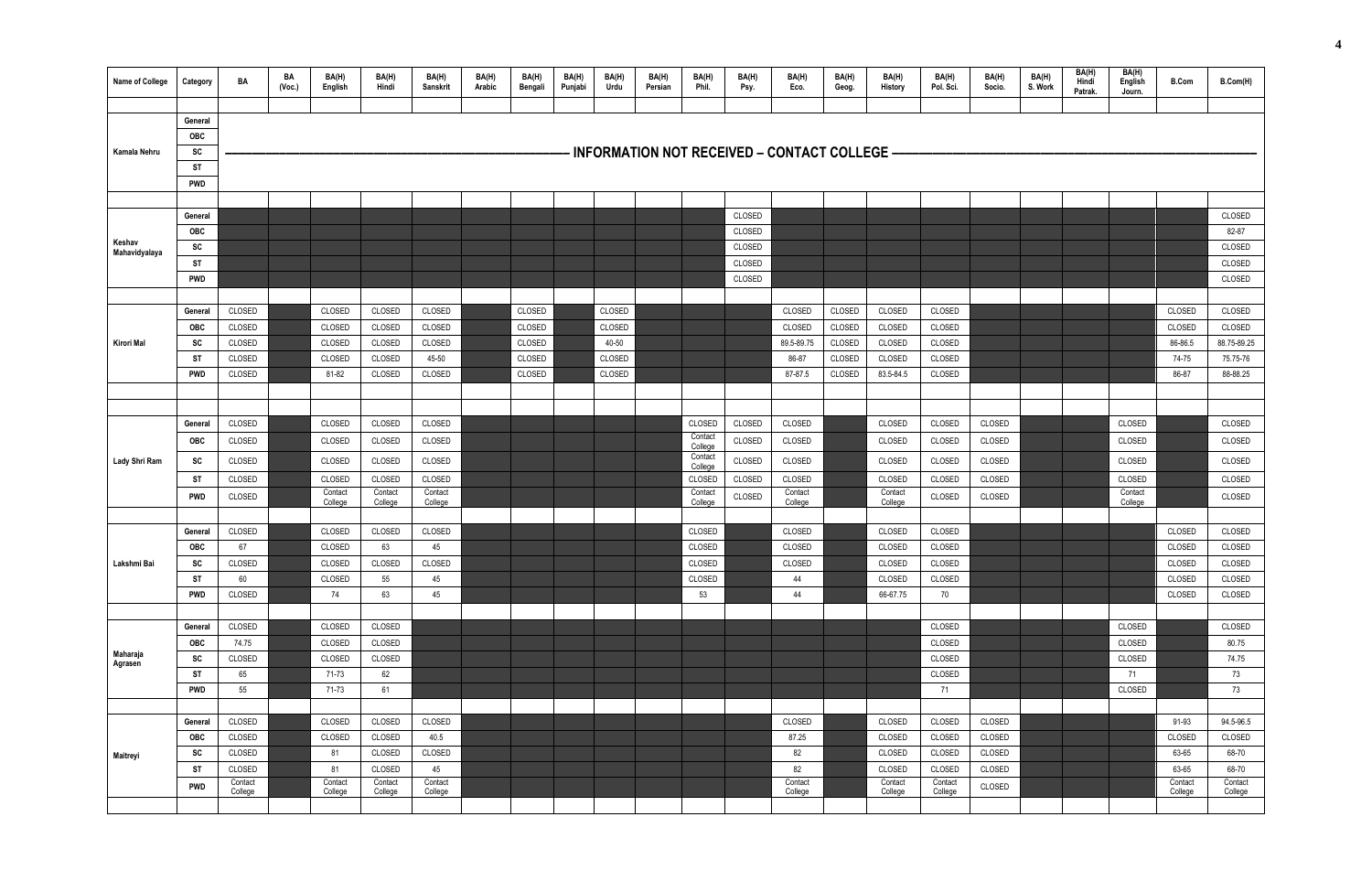| Name of College          | Category              | BA                       | BA<br>(Vec.) | BA(H)<br>English         | BA(H)<br>Hindi | BA(H)<br>Sanskrit        | BA(H)<br>Arabic | BA(H)<br>Bengali         | BA(H)<br>Punjabi | BA(H)<br>Urdu | BA(H)<br>Persian | BA(H)<br>Phil.           | BA(H)<br>Psy. | BA(H)<br>Eco.                                  | BA(H)<br>Geog. | BA(H)<br>History         | BA(H)<br>Pol. Sci.       | BA(H)<br>Socio. | BA(H)<br>S. Work | BA(H)<br>Hindi<br>Patrak. | BA(H)<br>English<br>Journ. | <b>B.Com</b>             | B.Com(H)                 |
|--------------------------|-----------------------|--------------------------|--------------|--------------------------|----------------|--------------------------|-----------------|--------------------------|------------------|---------------|------------------|--------------------------|---------------|------------------------------------------------|----------------|--------------------------|--------------------------|-----------------|------------------|---------------------------|----------------------------|--------------------------|--------------------------|
|                          |                       |                          |              |                          |                |                          |                 |                          |                  |               |                  |                          |               |                                                |                |                          |                          |                 |                  |                           |                            |                          |                          |
|                          | General               | CLOSED                   |              | CLOSED                   | CLOSED         | CLOSED                   |                 |                          | CLOSED           |               |                  | CLOSED                   | CLOSED        |                                                |                | CLOSED                   | CLOSED                   |                 |                  |                           |                            | CLOSED                   | CLOSED                   |
|                          | <b>OBC</b>            | $ \,$                    |              | $ \,$                    | $ \,$          | $\sim$                   |                 |                          | $ \,$            |               |                  | $\overline{\phantom{a}}$ | $ \,$         |                                                |                | $ \,$                    | $\sim$                   |                 |                  |                           |                            | $\overline{\phantom{a}}$ | $\overline{\phantom{a}}$ |
| Mata Sundri              | SC                    | CLOSED                   |              | CLOSED                   | CLOSED         | CLOSED                   |                 |                          | 40               |               |                  | CLOSED                   | CLOSED        |                                                |                | CLOSED                   | CLOSED                   |                 |                  |                           |                            | CLOSED                   | CLOSED                   |
|                          | <b>ST</b>             | CLOSED                   |              | CLOSED                   | CLOSED         | CLOSED                   |                 |                          | 40               |               |                  | CLOSED                   | CLOSED        |                                                |                | CLOSED                   | CLOSED                   |                 |                  |                           |                            | CLOSED                   | CLOSED                   |
|                          | <b>PWD</b>            | 40                       |              | 45                       | 40             | 40                       |                 |                          | 40               |               |                  | 45                       | 45            |                                                |                | 45                       | 45                       |                 |                  |                           |                            | 45                       | 45                       |
|                          |                       |                          |              |                          |                |                          |                 |                          |                  |               |                  |                          |               |                                                |                |                          |                          |                 |                  |                           |                            |                          |                          |
|                          | General               | CLOSED                   |              | CLOSED                   | CLOSED         | CLOSED                   |                 | CLOSED                   |                  |               |                  | CLOSED                   |               | CLOSED                                         | CLOSED         | CLOSED                   | CLOSED                   | CLOSED          |                  |                           |                            |                          |                          |
|                          | <b>OBC</b>            | 76-77                    |              | 91.75-92.75              | 73-79          | CLOSED                   |                 | $\sim$                   |                  |               |                  | 76                       |               | CLOSED                                         | CLOSED         | CLOSED                   | CLOSED                   | CLOSED          |                  |                           |                            |                          |                          |
| Miranda House            | SC                    | 73-77                    |              | 87.75-88.75              | 73-79          | CLOSED                   |                 | $\overline{\phantom{a}}$ |                  |               |                  | 69                       |               | 86-86.75                                       | 86.5           | CLOSED                   | 85                       | 82              |                  |                           |                            |                          |                          |
|                          | <b>ST</b>             | CLOSED                   |              | 90.5-91                  | 61-68          | 50                       |                 | $\overline{\phantom{a}}$ |                  |               |                  | 79                       |               | 82-82.75                                       | CLOSED         | CLOSED                   | CLOSED                   | CLOSED          |                  |                           |                            |                          |                          |
|                          | <b>PWD</b>            | CLOSED                   |              | CLOSED                   | CLOSED         | CLOSED                   |                 | $\overline{\phantom{0}}$ |                  |               |                  | 75                       |               | CLOSED                                         | 81             | 77                       | CLOSED                   | CLOSED          |                  |                           |                            |                          |                          |
|                          |                       | CLOSED                   |              | CLOSED                   | CLOSED         | CLOSED                   |                 |                          |                  |               |                  |                          |               |                                                |                | CLOSED                   | CLOSED                   |                 |                  |                           |                            |                          |                          |
|                          | General               |                          |              | Against                  |                | Against                  |                 |                          |                  |               |                  |                          |               | Against                                        |                |                          |                          |                 |                  |                           |                            | Against<br>Cancellation  | Against<br>Cancellation  |
|                          | <b>OBC</b>            | Against<br>Cancellation  |              | Cancellation             | CLOSED         | Cancellation             |                 |                          |                  |               |                  |                          |               | Cancellation                                   |                |                          |                          |                 |                  |                           |                            |                          |                          |
| Moti Lal Nehru           | SC                    |                          |              | CLOSED                   | CLOSED         | CLOSED                   |                 |                          |                  |               |                  |                          |               |                                                |                | Against<br>Cancellation  | Against<br>Cancellation  |                 |                  |                           |                            | 74                       | CLOSED<br>Against        |
|                          | <b>ST</b>             | 65                       |              | Against                  | CLOSED         | 45                       |                 |                          |                  |               |                  |                          |               | 72                                             |                |                          |                          |                 |                  |                           |                            | 67                       | Cancellation             |
|                          | <b>PWD</b>            | 65                       |              | Cancellation             | CLOSED         | 45                       |                 |                          |                  |               |                  |                          |               | 72                                             |                |                          |                          |                 |                  |                           |                            | 66                       | 70                       |
|                          |                       |                          |              |                          |                |                          |                 |                          |                  |               |                  |                          |               |                                                |                |                          |                          |                 |                  |                           |                            |                          |                          |
|                          | General               | CLOSED                   |              | CLOSED                   | CLOSED         |                          |                 |                          |                  |               |                  |                          |               |                                                |                | CLOSED                   | CLOSED                   |                 |                  |                           |                            | CLOSED                   | CLOSED                   |
|                          | <b>OBC</b>            | CLOSED                   |              | CLOSED                   | CLOSED         |                          |                 |                          |                  |               |                  |                          |               |                                                |                | CLOSED                   | CLOSED                   |                 |                  |                           |                            | CLOSED                   | CLOSED                   |
| Moti Lal Nehru<br>(Eve.) | <b>SC</b>             | CLOSED                   |              | CLOSED                   | CLOSED         |                          |                 |                          |                  |               |                  |                          |               |                                                |                | CLOSED                   | CLOSED                   |                 |                  |                           |                            | 70<br>Contact            | 71<br>Contact            |
|                          | <b>ST</b>             | CLOSED                   |              | CLOSED                   | CLOSED         |                          |                 |                          |                  |               |                  |                          |               |                                                |                | CLOSED                   | CLOSED                   |                 |                  |                           |                            | College                  | College                  |
|                          | <b>PWD</b>            | 46                       |              | 46                       | CLOSED         |                          |                 |                          |                  |               |                  |                          |               |                                                |                | 46                       | CLOSED                   |                 |                  |                           |                            | 48                       | 47                       |
|                          |                       |                          |              |                          |                |                          |                 |                          |                  |               |                  |                          |               |                                                |                |                          |                          |                 |                  |                           |                            |                          |                          |
|                          |                       |                          |              |                          |                |                          |                 |                          |                  |               |                  |                          |               |                                                |                |                          |                          |                 |                  |                           |                            |                          |                          |
|                          | General               |                          |              |                          |                |                          |                 |                          |                  |               |                  |                          |               |                                                |                |                          |                          |                 |                  |                           |                            |                          |                          |
|                          | <b>OBC</b>            |                          |              |                          |                |                          |                 |                          |                  |               |                  |                          |               |                                                |                |                          |                          |                 |                  |                           |                            |                          |                          |
| <b>P.G.D.A.V.</b>        | SC                    |                          |              |                          |                |                          |                 |                          |                  |               |                  |                          |               | INFORMATION NOT RECEIVED - CONTACT COLLEGE --- |                |                          |                          |                 |                  |                           |                            |                          |                          |
|                          | <b>ST</b>             |                          |              |                          |                |                          |                 |                          |                  |               |                  |                          |               |                                                |                |                          |                          |                 |                  |                           |                            |                          |                          |
|                          | <b>PWD</b>            |                          |              |                          |                |                          |                 |                          |                  |               |                  |                          |               |                                                |                |                          |                          |                 |                  |                           |                            |                          |                          |
|                          |                       | CLOSED                   |              |                          | CLOSED         |                          |                 |                          |                  |               |                  |                          |               |                                                |                |                          | CLOSED                   |                 |                  |                           |                            | CLOSED                   | CLOSED                   |
|                          | General<br><b>OBC</b> | CLOSED                   |              |                          | CLOSED         |                          |                 |                          |                  |               |                  |                          |               |                                                |                |                          | CLOSED                   |                 |                  |                           |                            | CLOSED                   | CLOSED                   |
| P.G.D.A.V.(Eve.)         | SC                    | CLOSED                   |              |                          | CLOSED         |                          |                 |                          |                  |               |                  |                          |               |                                                |                |                          | CLOSED                   |                 |                  |                           |                            | CLOSED                   | 67                       |
|                          | ST                    | CLOSED                   |              |                          | CLOSED         |                          |                 |                          |                  |               |                  |                          |               |                                                |                |                          | CLOSED                   |                 |                  |                           |                            | 53                       | 57                       |
|                          | <b>PWD</b>            | CLOSED                   |              |                          | CLOSED         |                          |                 |                          |                  |               |                  |                          |               |                                                |                |                          | CLOSED                   |                 |                  |                           |                            | CLOSED                   | CLOSED                   |
|                          |                       |                          |              |                          |                |                          |                 |                          |                  |               |                  |                          |               |                                                |                |                          |                          |                 |                  |                           |                            |                          |                          |
|                          | General               | $ \,$                    |              | $ \,$                    | $ \,$          | $\sim$                   |                 |                          |                  |               |                  |                          |               | $-$                                            |                | $-$                      | $\sim$                   |                 |                  |                           |                            |                          | $ \,$                    |
|                          | <b>OBC</b>            | $-$                      |              | $\overline{\phantom{m}}$ | $-$            | $\overline{\phantom{a}}$ |                 |                          |                  |               |                  |                          |               | $-$                                            |                | $\overline{\phantom{a}}$ | $\overline{\phantom{a}}$ |                 |                  |                           |                            |                          | 79-84                    |
| Rajdhani                 | SC                    | $ \,$                    |              | $-$                      | $ \,$          | $-$                      |                 |                          |                  |               |                  |                          |               | $-$                                            |                | $-$                      | $ \,$                    |                 |                  |                           |                            |                          | $\overline{\phantom{a}}$ |
|                          | ST                    | $\overline{\phantom{0}}$ |              | $-$                      | $\sim$         | 45                       |                 |                          |                  |               |                  |                          |               | 71                                             |                | $-$                      | $ \,$                    |                 |                  |                           |                            |                          | 55-60                    |
|                          | <b>PWD</b>            | 58                       |              | $\overline{a}$           | $ \,$          | 45                       |                 |                          |                  |               |                  |                          |               | 71                                             |                | $-$                      | $ \,$                    |                 |                  |                           |                            |                          | 55-60                    |
|                          |                       |                          |              |                          |                |                          |                 |                          |                  |               |                  |                          |               |                                                |                |                          |                          |                 |                  |                           |                            |                          |                          |
|                          |                       |                          |              |                          |                |                          |                 |                          |                  |               |                  |                          |               |                                                |                |                          |                          |                 |                  |                           |                            |                          |                          |
|                          |                       |                          |              |                          |                |                          |                 |                          |                  |               |                  |                          |               |                                                |                |                          |                          |                 |                  |                           |                            |                          |                          |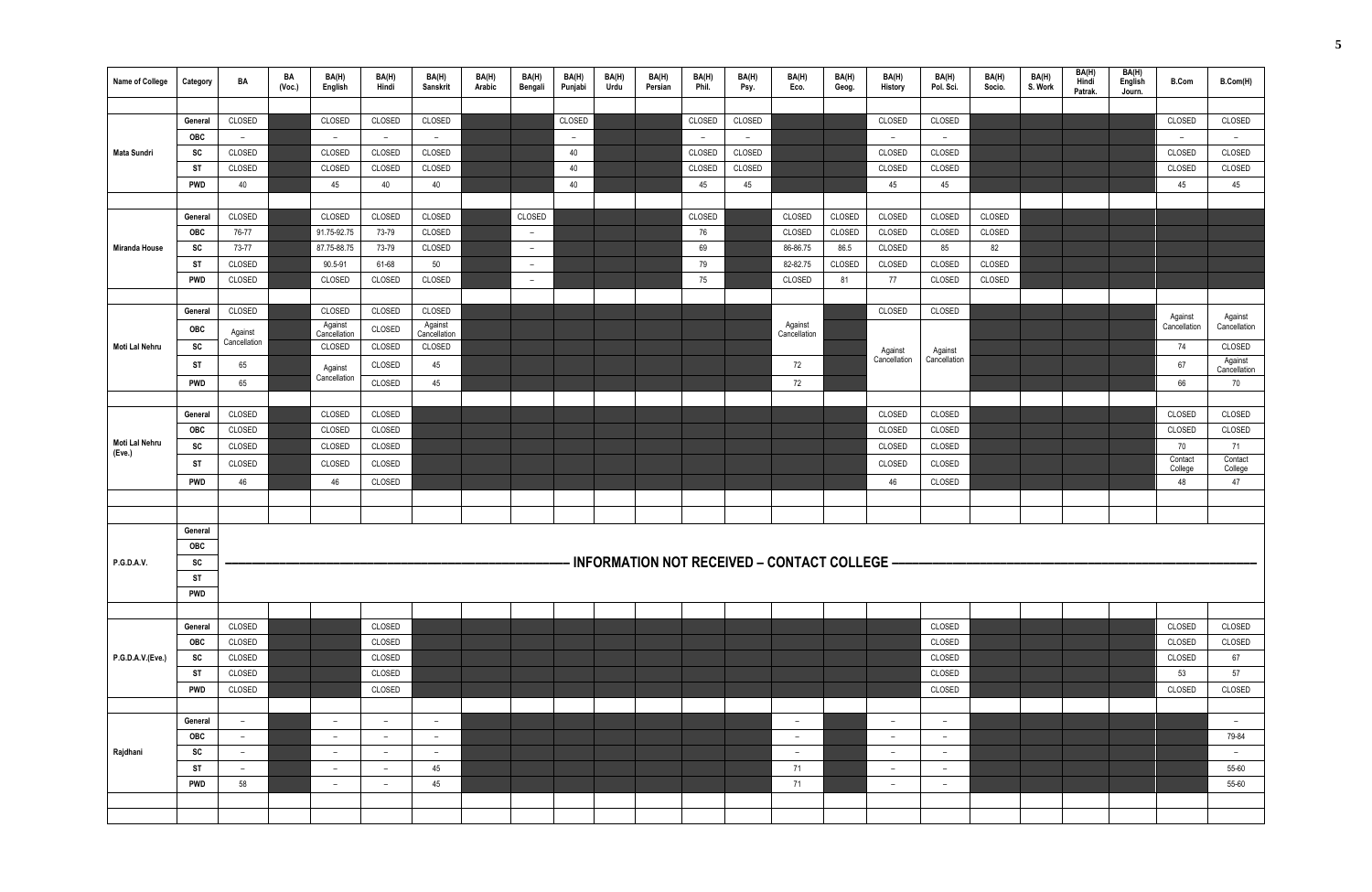| <b>Name of College</b>             | Category   | BA                 | BA<br>(Vec.) | BA(H)<br>English   | BA(H)<br>Hindi     | BA(H)<br>Sanskrit | BA(H)<br>Arabic | BA(H)<br>Bengali | BA(H)<br>Punjabi | BA(H)<br>Urdu | BA(H)<br>Persian | BA(H)<br>Phil. | BA(H)<br>Psy. | BA(H)<br>Eco.            | BA(H)<br>Geog.     | BA(H)<br>History   | BA(H)<br>Pol. Sci. | BA(H)<br>Socio. | BA(H)<br>S. Work | BA(H)<br>Hindi<br>Patrak. | BA(H)<br>English<br>Journ. | <b>B.Com</b>             | B.Com(H)           |
|------------------------------------|------------|--------------------|--------------|--------------------|--------------------|-------------------|-----------------|------------------|------------------|---------------|------------------|----------------|---------------|--------------------------|--------------------|--------------------|--------------------|-----------------|------------------|---------------------------|----------------------------|--------------------------|--------------------|
|                                    |            |                    |              |                    |                    |                   |                 |                  |                  |               |                  |                |               |                          |                    |                    |                    |                 |                  |                           |                            |                          |                    |
|                                    | General    | CLOSED             |              | CLOSED             | CLOSED             |                   |                 |                  |                  |               |                  |                |               |                          |                    | CLOSED             | CLOSED             |                 |                  | CLOSED                    |                            | CLOSED                   | CLOSED             |
|                                    | <b>OBC</b> | CLOSED             |              | CLOSED             | CLOSED             |                   |                 |                  |                  |               |                  |                |               |                          |                    | CLOSED             | CLOSED             |                 |                  | CLOSED                    |                            | 83                       | 84                 |
| Ram Lal Anand                      | SC         | CLOSED             |              | CLOSED             | CLOSED             |                   |                 |                  |                  |               |                  |                |               |                          |                    | CLOSED             | CLOSED             |                 |                  | 75                        |                            | 73                       | 74                 |
|                                    | ST         | 76                 |              | 76                 | 62                 |                   |                 |                  |                  |               |                  |                |               |                          |                    | 76                 | CLOSED             |                 |                  | 75                        |                            | 73                       | 74                 |
|                                    | <b>PWD</b> | $-$                |              | $ \,$              | $ \,$              |                   |                 |                  |                  |               |                  |                |               |                          |                    | $ \,$              | $ \,$              |                 |                  | $ \,$                     |                            | $\overline{\phantom{a}}$ | $\overline{a}$     |
|                                    |            |                    |              |                    |                    |                   |                 |                  |                  |               |                  |                |               |                          |                    |                    |                    |                 |                  |                           |                            |                          |                    |
|                                    | General    | CLOSED             |              | $ \,$              | CLOSED             |                   |                 |                  |                  |               |                  |                |               | $\overline{\phantom{a}}$ |                    |                    | $ \,$              |                 |                  |                           |                            | CLOSED                   | CLOSED             |
|                                    | <b>OBC</b> | CLOSED             |              | CLOSED             | $ \,$              |                   |                 |                  |                  |               |                  |                |               | CLOSED                   |                    |                    | CLOSED             |                 |                  |                           |                            | 74.75                    | $-$                |
| Ram Lal Anand<br>(Eve.)            | SC         | CLOSED             |              | CLOSED             | CLOSED             |                   |                 |                  |                  |               |                  |                |               | 63.75                    |                    |                    | CLOSED             |                 |                  |                           |                            | 70                       | 71                 |
|                                    | <b>ST</b>  | $-$                |              | $ \,$              | 55                 |                   |                 |                  |                  |               |                  |                |               | 63                       |                    |                    | CLOSED             |                 |                  |                           |                            | 70                       | 71                 |
|                                    | <b>PWD</b> | 57                 |              | CLOSED             | 55                 |                   |                 |                  |                  |               |                  |                |               | 63                       |                    |                    | 67                 |                 |                  |                           |                            | 70                       | 71                 |
|                                    |            |                    |              |                    |                    |                   |                 |                  |                  |               |                  |                |               |                          |                    |                    |                    |                 |                  |                           |                            |                          |                    |
|                                    | General    | CLOSED             |              | CLOSED             | CLOSED             | CLOSED            |                 |                  |                  |               |                  |                |               | CLOSED                   |                    | CLOSED             | CLOSED             |                 |                  |                           |                            | CLOSED                   | CLOSED             |
|                                    | <b>OBC</b> | CLOSED             |              | CLOSED             | CLOSED             | CLOSED            |                 |                  |                  |               |                  |                |               | 93.25-94.25              |                    | CLOSED             | CLOSED             |                 |                  |                           |                            | CLOSED                   | CLOSED             |
| Ramjas                             | SC         | CLOSED             |              | CLOSED             | CLOSED             | CLOSED            |                 |                  |                  |               |                  |                |               | 87-88                    |                    | CLOSED             | CLOSED             |                 |                  |                           |                            | CLOSED                   | CLOSED             |
|                                    | ST         | CLOSED             |              | CLOSED             | 69-80              | 57-58             |                 |                  |                  |               |                  |                |               | 84-85                    |                    | CLOSED             | CLOSED             |                 |                  |                           |                            | CLOSED                   | CLOSED             |
|                                    | <b>PWD</b> | 79-86              |              | CLOSED             | CLOSED             | 56.5-57.5         |                 |                  |                  |               |                  |                |               | 85-86                    |                    | CLOSED             | CLOSED             |                 |                  |                           |                            | CLOSED                   | 82.5-84.5          |
|                                    |            |                    |              |                    |                    |                   |                 |                  |                  |               |                  |                |               |                          |                    |                    |                    |                 |                  |                           |                            |                          |                    |
|                                    |            |                    |              |                    |                    |                   |                 |                  |                  |               |                  |                |               |                          |                    |                    |                    |                 |                  |                           |                            |                          |                    |
|                                    | General    | CLOSED             |              | CLOSED             | CLOSED             | CLOSED            |                 |                  |                  | CLOSED        |                  |                |               | CLOSED                   |                    | CLOSED             | CLOSED             |                 |                  |                           |                            | CLOSED                   | CLOSED             |
|                                    | <b>OBC</b> | CLOSED             |              | CLOSED             | CLOSED             | CLOSED            |                 |                  |                  | CLOSED        |                  |                |               | CLOSED                   |                    | CLOSED             | CLOSED             |                 |                  |                           |                            | 77-82                    | 78                 |
| Satyawati Co-Ed.                   | SC         | CLOSED             |              | CLOSED             | CLOSED             | CLOSED            |                 |                  |                  | 40            |                  |                |               | CLOSED                   |                    | CLOSED             | CLOSED             |                 |                  |                           |                            | CLOSED                   | CLOSED             |
|                                    | ST         | CLOSED             |              | CLOSED             | CLOSED             | 40                |                 |                  |                  | 40            |                  |                |               | CLOSED                   |                    | CLOSED             | CLOSED             |                 |                  |                           |                            | CLOSED                   | 54                 |
|                                    | PWD        | CLOSED             |              | CLOSED             | CLOSED             | CLOSED            |                 |                  |                  | 40            |                  |                |               | CLOSED                   |                    | CLOSED             | CLOSED             |                 |                  |                           |                            | 50                       | CLOSED             |
|                                    |            |                    |              |                    |                    |                   |                 |                  |                  |               |                  |                |               |                          |                    |                    |                    |                 |                  |                           |                            |                          |                    |
|                                    | General    | CLOSED             |              | CLOSED             | CLOSED             |                   |                 |                  |                  |               |                  |                |               | CLOSED                   |                    | CLOSED             | CLOSED             |                 |                  |                           |                            | CLOSED                   | 89.75              |
|                                    | <b>OBC</b> | CLOSED             |              | CLOSED             | CLOSED             |                   |                 |                  |                  |               |                  |                |               | 79.5-80.25               |                    | CLOSED             | CLOSED             |                 |                  |                           |                            | CLOSED                   | 75-89.5            |
| Satyawati (Eve.)                   | SC         | CLOSED             |              | CLOSED             | CLOSED             |                   |                 |                  |                  |               |                  |                |               | CLOSED                   |                    | CLOSED             | CLOSED             |                 |                  |                           |                            | CLOSED                   | CLOSED             |
|                                    | <b>ST</b>  | 64.5               |              | 71.5-73.5          | 59.5-60.25         |                   |                 |                  |                  |               |                  |                |               | 67.25                    |                    | CLOSED             | CLOSED             |                 |                  |                           |                            | 58-65.75                 | 61                 |
|                                    | <b>PWD</b> | CLOSED             |              | CLOSED             | CLOSED             |                   |                 |                  |                  |               |                  |                |               | 45                       |                    | CLOSED             | CLOSED             |                 |                  |                           |                            | 45                       | 45                 |
|                                    |            |                    |              |                    |                    |                   |                 |                  |                  |               |                  |                |               |                          |                    |                    |                    |                 |                  |                           |                            |                          |                    |
|                                    | General    | CLOSED             |              | CLOSED             | CLOSED             |                   |                 |                  |                  |               |                  |                |               | CLOSED                   | CLOSED             | CLOSED             | CLOSED             |                 |                  |                           |                            | CLOSED                   | CLOSED             |
|                                    | <b>OBC</b> | CLOSED             |              | CLOSED             | CLOSED             |                   |                 |                  |                  |               |                  |                |               | CLOSED                   | CLOSED             | CLOSED             | CLOSED             |                 |                  |                           |                            | CLOSED                   | CLOSED             |
| <b>Shaheed Bhagat</b><br>Singh     | SC         | CLOSED             |              | CLOSED             | CLOSED             |                   |                 |                  |                  |               |                  |                |               | CLOSED                   | CLOSED             | CLOSED             | CLOSED             |                 |                  |                           |                            | CLOSED                   | CLOSED             |
|                                    | <b>ST</b>  | CLOSED             |              | CLOSED             | CLOSED             |                   |                 |                  |                  |               |                  |                |               | CLOSED                   | CLOSED             | CLOSED             | CLOSED             |                 |                  |                           |                            | CLOSED                   | CLOSED             |
|                                    | <b>PWD</b> | Contact<br>College |              | Contact<br>College | Contact<br>College |                   |                 |                  |                  |               |                  |                |               | Contact<br>College       | Contact<br>College | Contact<br>College | Contact<br>College |                 |                  |                           |                            | Contact<br>College       | Contact<br>College |
|                                    |            |                    |              |                    |                    |                   |                 |                  |                  |               |                  |                |               |                          |                    |                    |                    |                 |                  |                           |                            |                          |                    |
|                                    | General    | CLOSED             |              |                    |                    |                   |                 |                  |                  |               |                  |                |               |                          | CLOSED             |                    | CLOSED             |                 |                  |                           |                            | CLOSED                   | CLOSED             |
|                                    | <b>OBC</b> | 66.5               |              |                    |                    |                   |                 |                  |                  |               |                  |                |               |                          | CLOSED             |                    | CLOSED             |                 |                  |                           |                            | CLOSED                   | CLOSED             |
| <b>Shaheed Bhagat</b><br>Singh (E) | SC         | CLOSED             |              |                    |                    |                   |                 |                  |                  |               |                  |                |               |                          | CLOSED             |                    | CLOSED             |                 |                  |                           |                            | CLOSED                   | CLOSED             |
|                                    | <b>ST</b>  | CLOSED             |              |                    |                    |                   |                 |                  |                  |               |                  |                |               |                          | CLOSED             |                    | CLOSED             |                 |                  |                           |                            | CLOSED                   | CLOSED             |
|                                    | <b>PWD</b> | CLOSED             |              |                    |                    |                   |                 |                  |                  |               |                  |                |               |                          | CLOSED             |                    | CLOSED             |                 |                  |                           |                            | CLOSED                   | CLOSED             |
|                                    |            |                    |              |                    |                    |                   |                 |                  |                  |               |                  |                |               |                          |                    |                    |                    |                 |                  |                           |                            |                          |                    |
|                                    |            |                    |              |                    |                    |                   |                 |                  |                  |               |                  |                |               |                          |                    |                    |                    |                 |                  |                           |                            |                          |                    |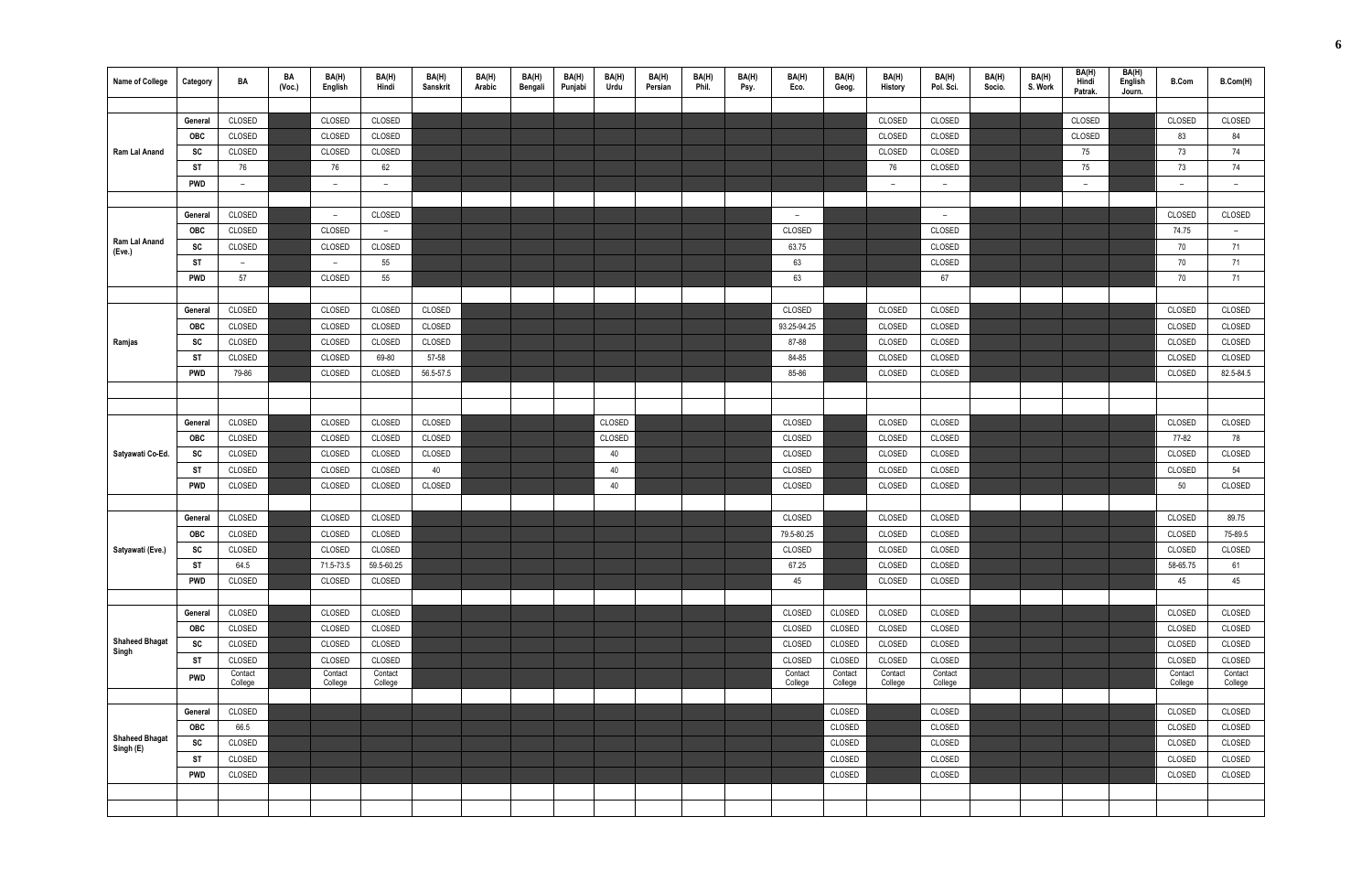| <b>Name of College</b>         | Category   | BA                 | BA<br>(Vec.) | BA(H)<br>English   | BA(H)<br>Hindi | BA(H)<br>Sanskrit | BA(H)<br>Arabic | BA(H)<br>Bengali | BA(H)<br>Punjabi   | BA(H)<br>Urdu | BA(H)<br>Persian | BA(H)<br>Phil. | BA(H)<br>Psy. | BA(H)<br>Eco.      | BA(H)<br>Geog. | BA(H)<br>History | BA(H)<br>Pol. Sci. | BA(H)<br>Socio. | BA(H)<br>S. Work | BA(H)<br>Hindi<br>Patrak. | BA(H)<br>English<br>Journ. | <b>B.Com</b>             | B.Com(H) |
|--------------------------------|------------|--------------------|--------------|--------------------|----------------|-------------------|-----------------|------------------|--------------------|---------------|------------------|----------------|---------------|--------------------|----------------|------------------|--------------------|-----------------|------------------|---------------------------|----------------------------|--------------------------|----------|
|                                |            |                    |              |                    |                |                   |                 |                  |                    |               |                  |                |               |                    |                |                  |                    |                 |                  |                           |                            |                          |          |
|                                | General    |                    |              |                    |                |                   |                 |                  |                    |               |                  |                |               | CLOSED             |                |                  |                    |                 |                  |                           |                            |                          | CLOSED   |
| Shri Ram Coll.                 | OBC        |                    |              |                    |                |                   |                 |                  |                    |               |                  |                |               | CLOSED             |                |                  |                    |                 |                  |                           |                            |                          | CLOSED   |
| of Commerce.                   | SC         |                    |              |                    |                |                   |                 |                  |                    |               |                  |                |               | CLOSED             |                |                  |                    |                 |                  |                           |                            |                          | CLOSED   |
|                                | <b>ST</b>  |                    |              |                    |                |                   |                 |                  |                    |               |                  |                |               | CLOSED             |                |                  |                    |                 |                  |                           |                            |                          | CLOSED   |
|                                | <b>PWD</b> |                    |              |                    |                |                   |                 |                  |                    |               |                  |                |               | Contact<br>College |                |                  |                    |                 |                  |                           |                            |                          | CLOSED   |
|                                |            |                    |              |                    |                |                   |                 |                  |                    |               |                  |                |               |                    |                |                  |                    |                 |                  |                           |                            |                          |          |
|                                | General    |                    |              |                    |                |                   |                 |                  |                    |               |                  |                |               | CLOSED             |                |                  |                    |                 |                  |                           |                            | CLOSED                   | CLOSED   |
|                                | <b>OBC</b> |                    |              |                    |                |                   |                 |                  |                    |               |                  |                |               | $ \,$              |                |                  |                    |                 |                  |                           |                            | $\overline{\phantom{a}}$ | $-$      |
| S.G.G.S. Coll. of<br>Commerce. | SC         |                    |              |                    |                |                   |                 |                  |                    |               |                  |                |               | 75                 |                |                  |                    |                 |                  |                           |                            | CLOSED                   | CLOSED   |
|                                | <b>ST</b>  |                    |              |                    |                |                   |                 |                  |                    |               |                  |                |               | 57                 |                |                  |                    |                 |                  |                           |                            | CLOSED                   | 53       |
|                                | <b>PWD</b> |                    |              |                    |                |                   |                 |                  |                    |               |                  |                |               | 57                 |                |                  |                    |                 |                  |                           |                            | 52                       | 63       |
|                                |            |                    |              |                    |                |                   |                 |                  |                    |               |                  |                |               |                    |                |                  |                    |                 |                  |                           |                            |                          |          |
|                                | General    | CLOSED             |              | CLOSED             | CLOSED         |                   |                 |                  | CLOSED             |               |                  |                |               | CLOSED             |                | CLOSED           | CLOSED             |                 |                  |                           |                            | CLOSED                   | CLOSED   |
|                                | <b>OBC</b> | $-$                |              | $ \,$              | $ \,$          |                   |                 |                  | $\sim$             |               |                  |                |               | $\sim$             |                | $-$              | $ \,$              |                 |                  |                           |                            | $ \,$                    | $-$      |
| S.G.T.B. Khalsa                | SC         | CLOSED             |              | CLOSED             | CLOSED         |                   |                 |                  | 36                 |               |                  |                |               | CLOSED             |                | CLOSED           | CLOSED             |                 |                  |                           |                            | CLOSED                   | CLOSED   |
|                                | <b>ST</b>  | CLOSED             |              | CLOSED             | CLOSED         |                   |                 |                  | 36                 |               |                  |                |               | CLOSED             |                | CLOSED           | CLOSED             |                 |                  |                           |                            | CLOSED                   | CLOSED   |
|                                | <b>PWD</b> | CLOSED             |              | CLOSED             | CLOSED         |                   |                 |                  | 45                 |               |                  |                |               | CLOSED             |                | CLOSED           | CLOSED             |                 |                  |                           |                            | CLOSED                   | CLOSED   |
|                                |            |                    |              |                    |                |                   |                 |                  |                    |               |                  |                |               |                    |                |                  |                    |                 |                  |                           |                            |                          |          |
|                                | General    | CLOSED             |              | CLOSED             | CLOSED         |                   |                 |                  | CLOSED             |               |                  |                |               |                    |                | CLOSED           | CLOSED             |                 |                  | CLOSED                    |                            | CLOSED                   | CLOSED   |
|                                | <b>OBC</b> | $-$                |              | $-$                | $ \,$          |                   |                 |                  | $\sim$             |               |                  |                |               |                    |                | $\overline{a}$   | $-$                |                 |                  | $\overline{\phantom{m}}$  |                            | $-$                      | $-$      |
| S.G.N.D. Khalsa                | SC         | CLOSED             |              | CLOSED             | CLOSED         |                   |                 |                  | Contact<br>College |               |                  |                |               |                    |                | CLOSED           | CLOSED             |                 |                  | Contact<br>College        |                            | CLOSED                   | CLOSED   |
|                                | <b>ST</b>  | Contact<br>College |              | CLOSED             | CLOSED         |                   |                 |                  | Contact<br>College |               |                  |                |               |                    |                | CLOSED           | CLOSED             |                 |                  | Contact<br>College        |                            | Contact<br>College       | CLOSED   |
|                                | <b>PWD</b> | Contact            |              | Contact<br>College | CLOSED         |                   |                 |                  | Contact            |               |                  |                |               |                    |                | CLOSED           | CLOSED             |                 |                  | Contact                   |                            | Contact                  | Contact  |
|                                |            | College            |              |                    |                |                   |                 |                  | College            |               |                  |                |               |                    |                |                  |                    |                 |                  | College                   |                            | College                  | College  |
|                                | General    | CLOSED             |              | CLOSED             | CLOSED         | CLOSED            |                 |                  |                    |               |                  |                |               | CLOSED             | CLOSED         | CLOSED           | CLOSED             |                 |                  |                           |                            | WL                       | WL       |
|                                | <b>OBC</b> | WL                 |              | 82-84              | WL             | CLOSED            |                 |                  |                    |               |                  |                |               | CLOSED             | CLOSED         | CLOSED           | 76-81              |                 |                  |                           |                            | 79.5                     | 80       |
| Shivaji                        | SC         | CLOSED             |              | 76-80              | CLOSED         | CLOSED            |                 |                  |                    |               |                  |                |               | CLOSED             | CLOSED         | CLOSED           | CLOSED             |                 |                  |                           |                            | 70                       | 72       |
|                                | <b>ST</b>  | 60-62              |              | 69-73              | 60             | 45                |                 |                  |                    |               |                  |                |               | 65                 | CLOSED         | CLOSED           | 74-79              |                 |                  |                           |                            | 65                       | 70       |
|                                | <b>PWD</b> | 54                 |              | CLOSED             | CLOSED         | 45                |                 |                  |                    |               |                  |                |               | 50                 | CLOSED         | CLOSED           | CLOSED             |                 |                  |                           |                            | 60                       | 65       |
|                                |            |                    |              |                    |                |                   |                 |                  |                    |               |                  |                |               |                    |                |                  |                    |                 |                  |                           |                            |                          |          |
|                                | General    | CLOSED             |              | CLOSED             | CLOSED         | 45                |                 |                  |                    |               |                  | CLOSED         | CLOSED        | CLOSED             |                | CLOSED           | CLOSED             |                 |                  |                           |                            | 87.5                     | CLOSED   |
| Shyama Prasad                  | <b>OBC</b> | 63.75              |              | CLOSED             | 62.75          | 45                |                 |                  |                    |               |                  | 61.75          | 76.75         | 77                 |                | CLOSED           | 74.25              |                 |                  |                           |                            | 74                       | 79       |
| Mukherjee<br>College           | SC         | CLOSED             |              | 78                 | CLOSED         | CLOSED            |                 |                  |                    |               |                  | CLOSED         | 76.5          | 70                 |                | CLOSED           | CLOSED             |                 |                  |                           |                            | 68                       | 71       |
|                                | <b>ST</b>  | 59                 |              | 76                 | 62.75          | 45                |                 |                  |                    |               |                  | 61.75          | 76.5          | 70                 |                | 61               | 73.75              |                 |                  |                           |                            | 68                       | 71       |
|                                | <b>PWD</b> | 59                 |              | 81                 | CLOSED         | 45                |                 |                  |                    |               |                  | 61.75          | 80            | 70                 |                | 61               | 73.75              |                 |                  |                           |                            | 68                       | 71       |
|                                |            |                    |              |                    |                |                   |                 |                  |                    |               |                  |                |               |                    |                |                  |                    |                 |                  |                           |                            |                          |          |
|                                | General    | CLOSED             |              | CLOSED             | CLOSED         |                   |                 |                  |                    |               |                  |                |               | CLOSED             |                | CLOSED           | CLOSED             |                 |                  |                           |                            | CLOSED                   | CLOSED   |
|                                | <b>OBC</b> | CLOSED             |              | CLOSED             | CLOSED         |                   |                 |                  |                    |               |                  |                |               | CLOSED             |                | CLOSED           | CLOSED             |                 |                  |                           |                            | CLOSED                   | CLOSED   |
| Shyam Lal                      | SC         | CLOSED             |              | CLOSED             | CLOSED         |                   |                 |                  |                    |               |                  |                |               | 76.5               |                | CLOSED           | CLOSED             |                 |                  |                           |                            | 68                       | 70       |
|                                | <b>ST</b>  | 63                 |              | 72                 | 58             |                   |                 |                  |                    |               |                  |                |               | 76.5               |                | 65               | 72                 |                 |                  |                           |                            | 68                       | 70       |
|                                | <b>PWD</b> | CLOSED             |              | 72                 | CLOSED         |                   |                 |                  |                    |               |                  |                |               | 76.5               |                | CLOSED           | CLOSED             |                 |                  |                           |                            | 68                       | 70       |
|                                |            |                    |              |                    |                |                   |                 |                  |                    |               |                  |                |               |                    |                |                  |                    |                 |                  |                           |                            |                          |          |
|                                |            |                    |              |                    |                |                   |                 |                  |                    |               |                  |                |               |                    |                |                  |                    |                 |                  |                           |                            |                          |          |